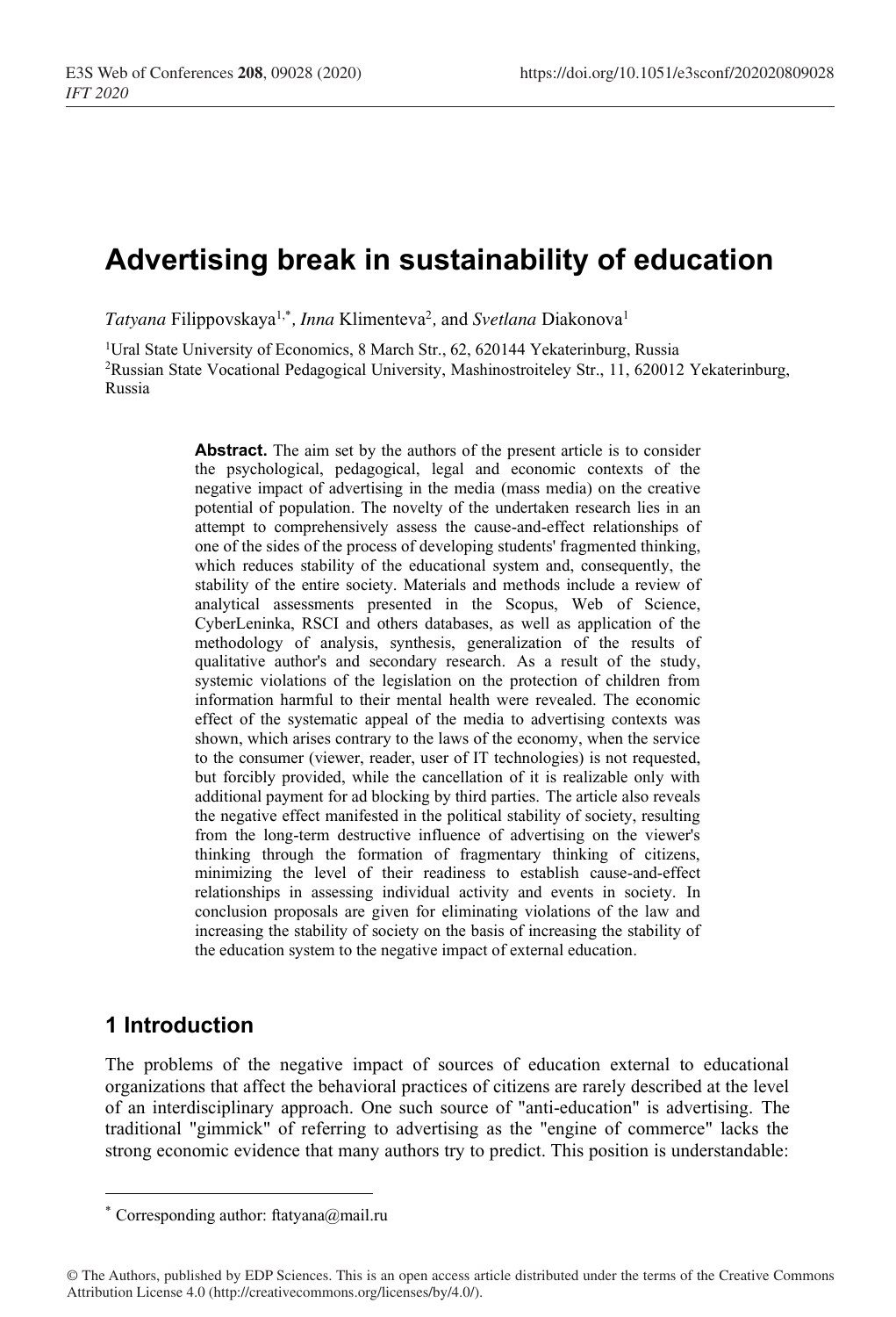too many entities receive a real economic effect from the practically uncontrolled process of forced provision of services that are not requested by the consumer (viewer, reader, user of IT technologies) from the media. At the same time, the educational system, on the stability of which the stability of society inevitably depends, exists in the face of struggle with fragmented thinking, dystrophy of the skills of establishing cause-and-effect relationships of subjects who receive systemic "antidevelopment" in conditions of mass education outside educational institutions. The authors' attempt to consider the economic, legal and psychological-pedagogical context of the national advertising dictatorship in connection with the provisions mentioned above is relevant.

### **2 Materials and Methods**

A review of analytical assessment presented in the Scopus, Web of Science, CyberLeninka, RSCI and other databases have been used to apply the methodology of analysis, synthesis, and generalization of the results gained by the authors and secondary qualitative research.

The study was carried out taking into account the Federal Law of December 29, 2010 No. 436-FL "On the Protection of Children from Information Harmful to Their Health and Development" (hereinafter – 436-FL), the latest version of the Federal Law "On Advertising" dated 03.13.2006 N 38-FL (hereinafter – 38-FL), Federal Law of January 13, 1995 N 7-FL "On the procedure for covering the activities of state authorities in the state media" (hereinafter  $-7$ -FL) and other regulatory legal acts.

The sociological context of the undertaken research was based on an express survey of 176 full-time students of the Ural State University of Economics, conducted in 2018-2019, 12 teachers of higher education, 5 teachers of secondary schools with more than 15 years of teaching experience. The aim of the survey was to verify the data of secondary studies of attitudes towards advertising conducted by national research structures. The results of the survey of students and teachers coincided with the actual results of professional sociologists. At the same time, the obtained qualitative assessments partially became illustrations of the provisions stated by the authors and are highlighted in italics.

### **3 Results and Discussion**

L.T. Benjamin and D.B. Baker remind that the dictatorship of advertising began to be established with the practical implementation of the conclusions made by Walter Dill Scott in "The Theory and Practice of Advertising" which has become a classic today [1, р. 120]. The quotation of Walter Dill Scott given by the researchers indicates that a person, although called an intelligent animal, is better considered "the creature of suggestion", since his mind is largely amenable to suggestion.

Modern Russian scientists are actively developing foreign concepts of the early ХХth century. Thus, K.V. Popova successfully describes strategies of prevention, argumentation and persuasion based on the nuances of linguistics [2]. I. D. Romanova and I. V. Smirnova consider methods of persuasion as features of rhetoric within the logo ("logical reasoning"), ethos ("company image") and pathos (emotional component ") [3]. E. A. Danilina, E. E. Kizyan, D. S. Maksimova summarize the experience of euphemization, positioned as a linguistic tool and a manipulation mechanism, "tuned" so as to "comply with generally accepted standards of speech etiquette" [4]. G. Mikhaleva presents the options for using the analysis of media advertising messages in the process of teaching students and points out that today it is difficult to find something completely new in the variety of "advertising techniques and tricks in the media" [5].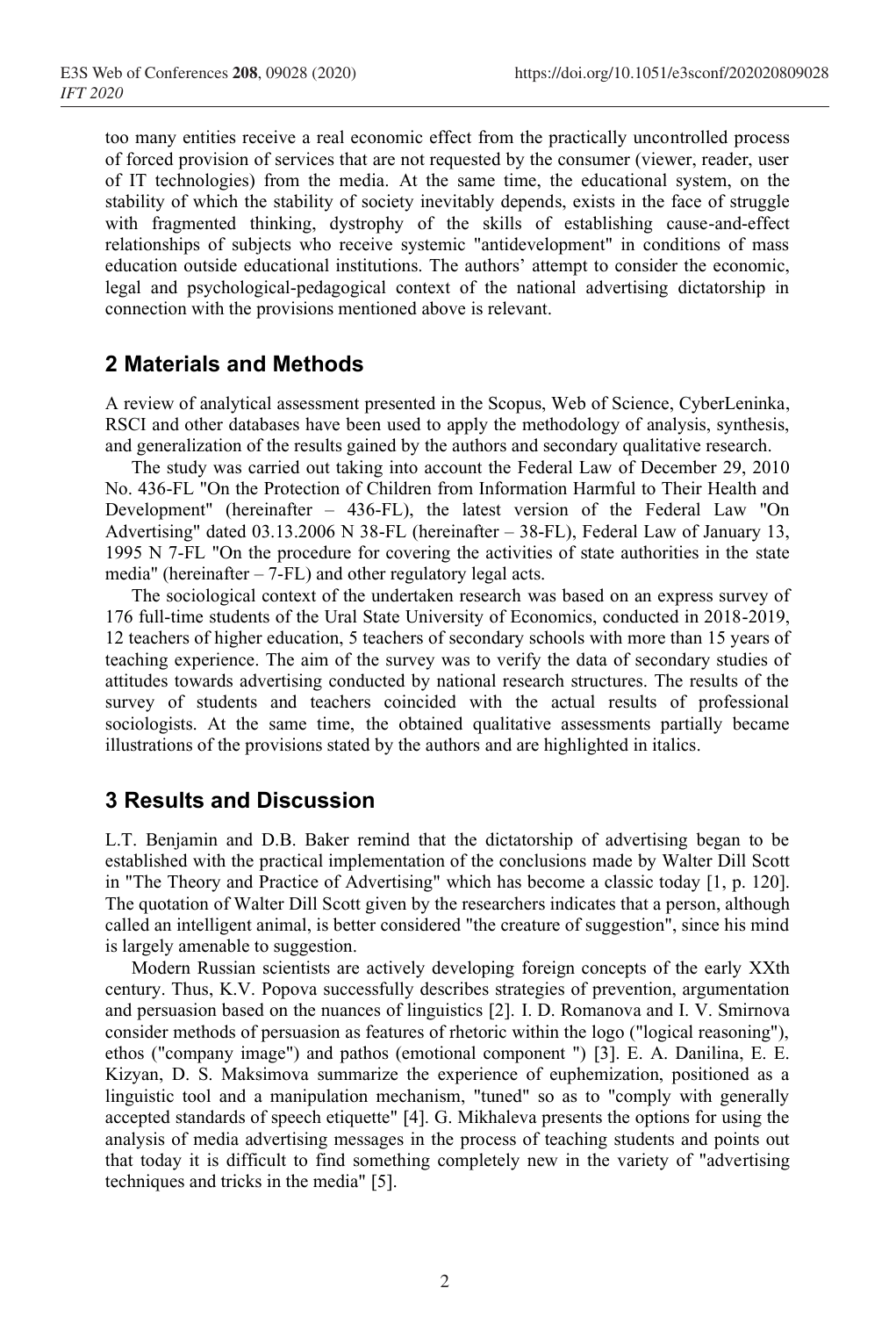Indeed, uniformity is increasingly embracing the field of commercials, for example, on television. Advertising of medicines is repeated almost every 14-15 minutes with a presentation of the anatomical details of the effect of chemistry on the human body.

"Aging and graying actresses, who are apparently a rare appearance on the stage, unexpectedly discover two-month gray hair and grab the hair dye with horror. It seems rather strange: our women, unlike actresses from abroad, monthly turn to a hairdresser or to the same paint due to the habit of systematically taking care of themselves".

"The number of commercials in which foreign performers are involved has dramatically increased. The Russian dubbing simply does not coincide with their articulation, and it is even funnier when dark-skinned actors offer us advertising for soap in Russia. It's simply annoying when they show us strange groups of dancers with a foreign idea of how many people of different nationalities and genders should be presented. Just take a look at their movements and all this twitching of lower parts of their bodies when advertising jeans ... Every dance movement should make sense, but here it is absolutely devoid of aesthetics and traditions – what they only run is foreign advertisements".

"And here is an example of our actors with an advertisement for home delivery of groceries: there is nothing worse than a lady, a former peasant woman. Just listen to her tortured and smug: "Put it here, dear".

The presented above reasoning of the respondents testifies of the fact that there is a clear mismatch between the norms of the Russian language, adopted even in dubbing, national dance movements and attitudes towards them, patterns of behavior and what we actually see on TV.

"Every 15-17 minutes films and interesting programs are interrupted for 7-10 minutes. There is a presentation of promising screenings of films and programs, after which neither films nor programs are interesting to watch: endless repetition irritates. Who needs this trick: information about promising shows is also an advertisement - but many people just don't watch TV anymore. The Internet is just awful, and games on smart-phones literally choke on ads".

Let us turn to the legislative grounds for such interference in the private practices of citizens of our country. First of all, attention should be paid to the fact that children, as the pandemic showed, are not always limited by their parents in watching programs, for example, on television. As a result, from early morning until late at night they are imposed on information that is practically prohibited by 436-FL. Such information includes any form, the material of which contains scenes of violence, cruelty, sexual deviations and relationships, illegal behavior. The list is wide enough and includes an appeal to the age range. However, the essence of this does not change: children with perseverance worthy of better use are imposed on models that are poorly compatible with national ideas about good and evil, permissible body movements, relationships and actions.

As one of the co-authors noted in their analysis of the current situation, "everything or practically everything that is shown in the daytime and in the evening on the 'commonly used' central channels, including endless talk shows with shouts, yells and unwillingness to listen to the interlocutor, an attempt to introduce the public to the intimate life of fellow citizens in its various aspects - it turns out that it harms, first of all, the moral development (and psychological, of course) of children of all age groups" [6].

The consumption of news and advertising content is growing every year, however, the audience's trust in the media is declining. According to research by the consulting company Edelman, Russia is the state with the lowest level of trust in the media [7]. As evidence of this, in 2020 only 28% of Russians surveyed trust the media, which is 2% more than in 2019. More than half of the respondents (57%) believe that the media they regularly read and watch consist of unverified and unreliable information. In 2020 the share of respondents who believe that the media and false news can be used "as a weapon" was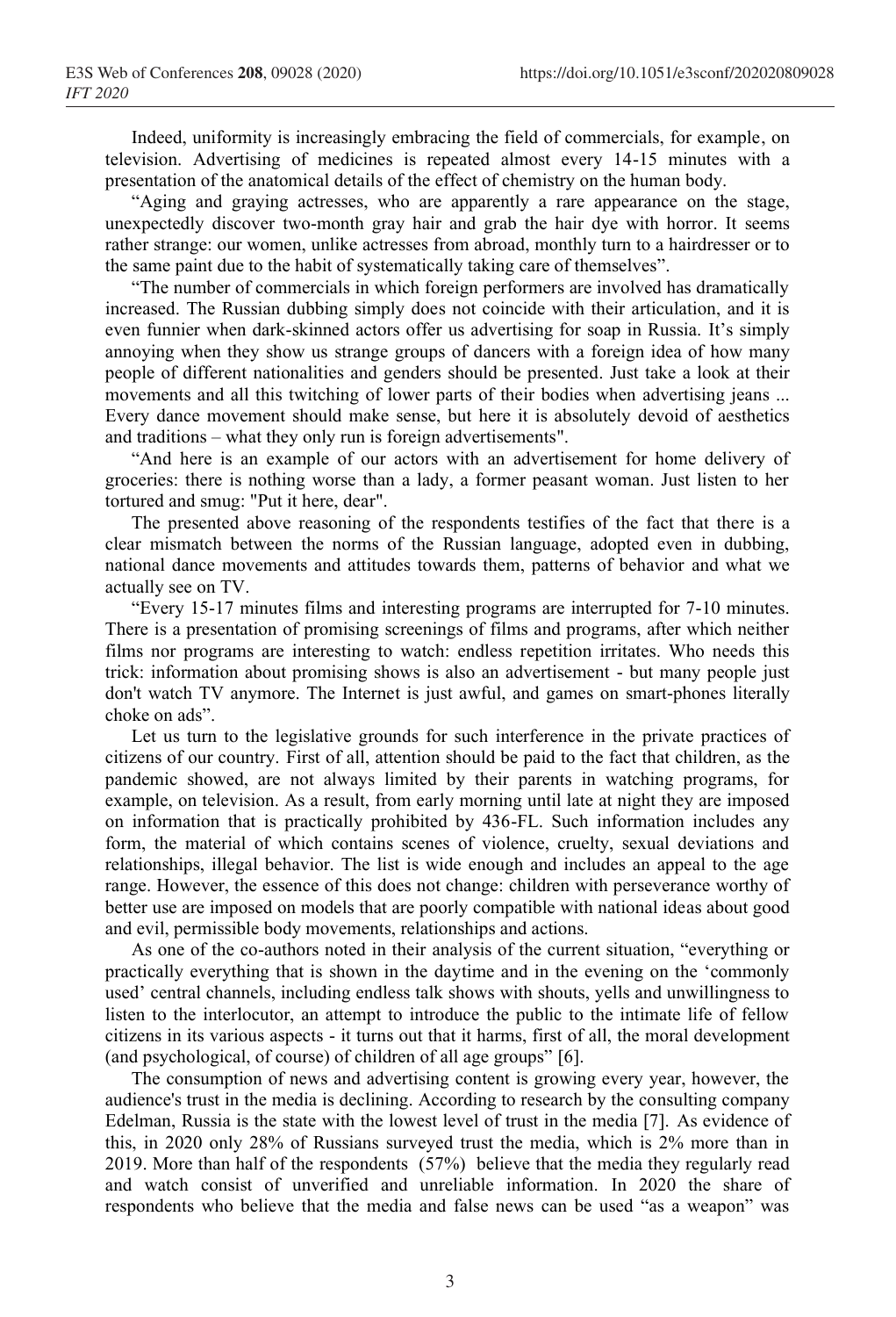76%, which is 6% higher than the data for 2018. 72% of respondents believe that if the channel uses unverified and inaccurate information, then the advertiser should not cooperate with it.

Advertising has long become part and parcel of everyday life: 70% of Russians often see it on TV, 50% on the Internet. At the same time, it is perceived more as a hindrance than necessary information: when watching a program/film on TV 41% of respondents are distracted by their business at the time of a commercial break, 30% switch the channel. Only 14% of respondents watch and listen to commercials (in 2012 - 9%), another 4% watch them in silent mode.

The level of trust in advertising in our society remains low: only 3% of respondents trust advertising information, while 57% say the opposite, another 38% take an intermediate position ("I partly trust, partly I don't trust") [8]. An interesting fact is the direct dependence of the frequency of watching TV on age: the younger the respondents, the less often they watch TV. There is a dependence of the frequency of viewing advertisements on the Internet on age: the younger the respondents, the more often they watch advertisements on the Internet.

Thus, on the one hand, we see that the legal regulations for the presentation of information that does not violate the moral and mental development of children and adolescents are violated. On the other hand, the population, regardless of the source of advertising content, does not trust the information imposed. Hence is the question: why are the commercials and the lengthy descriptions of promising impressions attached to them increasingly taking the attention of viewers? Who should control this imbalance?

Rospotrebnadzor conducts state control over the reflection of information related to age classification in the accompanying documents of information products. The Ministry of Culture determines the procedure for placing the corresponding signs. Rosobrnadzor restricts the flow of inappropriate information to educational institutions and organizations. At the same time, the Ministry of Telecom and Mass Communications of the Russian Federation is responsible for the development and implementation of state policy in the media space. Roskomnadzor supervises the abuse of freedom of the media. According to the reported data from the official website of this structure, 42,850 citizens applied to Roskomnadzor in 2018 and 27,123 in 2019 with demands to take action on the administrators of sites where illegal information is disseminated. Such a decrease in figures may testify of either a decrease in confidence in the effectiveness of the controller's actions, or a redistribution of the content of appeals between this and other state structures that control the 'permissiveness of freedom'. Of the 154,274 citizens' appeals in 2019 only 3% concerned the media. In the first quarter of 2020, growth was outlined - 8, 64% (501 questions about the content of materials published in the media, including in electronic media). There were complaints about violation of Federal Law 436 (pornography, drugs, suicide, propaganda of non-traditional sexual relations) amounting to 1,474 episodes in 2018, and to 1,794 in 2019.

However, the situation is only getting worse while advertising context providers are significantly increasing their profits. VGTRK is the largest state broadcaster. In 2018, the channel's revenue amounted to 32.4 billion rubles, expenses amounted to 57.2 billion rubles. The resulting loss of 24.8 billion rubles from the main activity is covered by "other sources of income" amounting to 27 billion rubles, which include subsidies from the budget. In 2019, VGTRK received almost 26 billion rubles from the budget [9]. According to the appendix to the bill "On the federal budget for 2020 and for the planning period 2021 and 2022" VGTRK, Channel One, NTV and RT in three years will receive subsidies from the budget in the amount of more than 148 billion rubles. According to the Association of Communication Agencies of Russia (AСAR), published on the official website of the organization, advertising is an additional and powerful source of funding - the total volume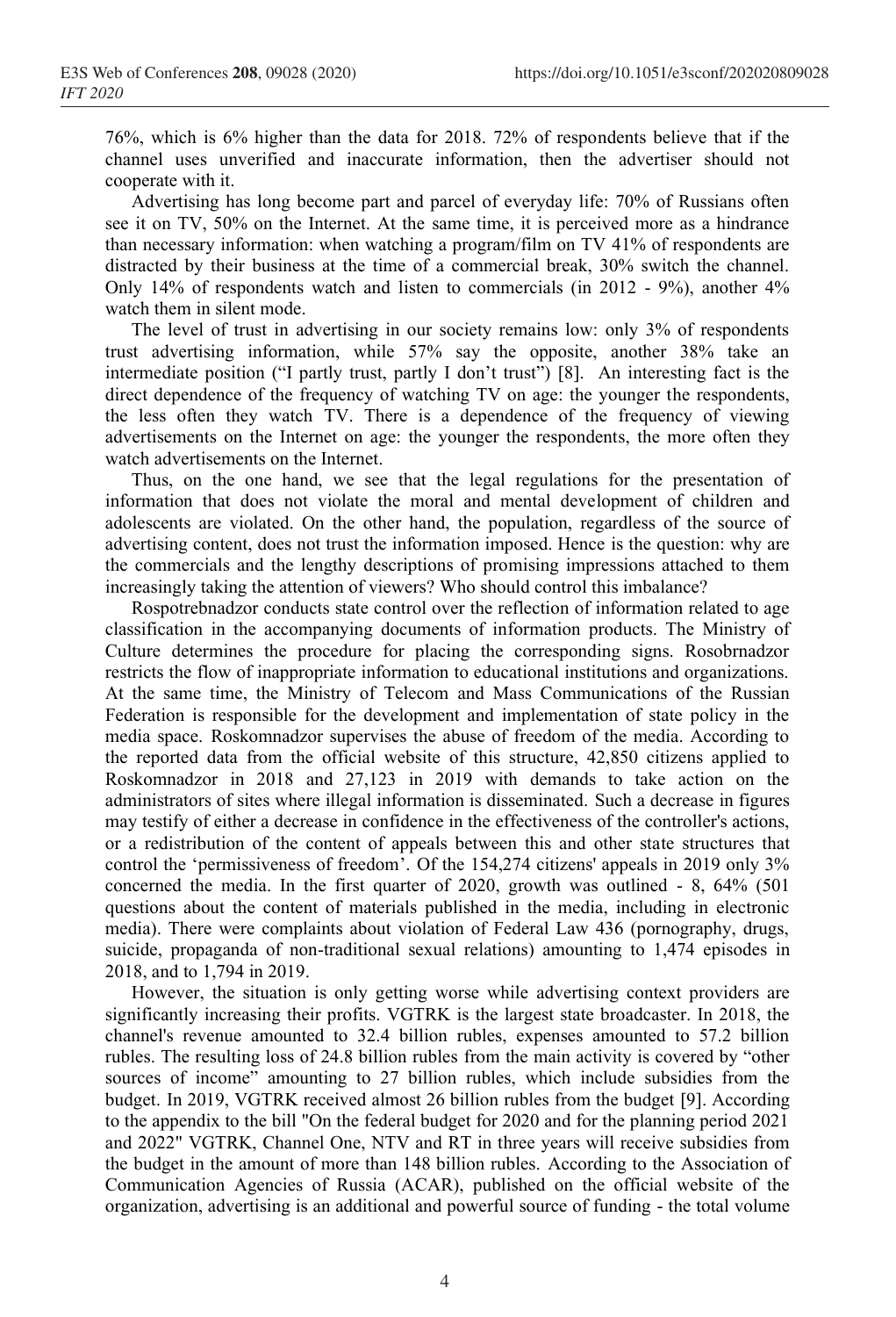of advertising in its distribution media, net of VAT, amounted to almost 493.8 billion rubles, which is 5% more than in 2018. In 2019, advertising on the Internet brought in revenue of 244 billion rubles, and on television - 175 billion rubles.

As one can see, advertising is a very profitable segment of economic activity. Hardly anyone will deny it. At the same time, it is advertising and the ways of its presentation that directly influence the growth of the phenomenon called fragmentary/clip thinking in educational psychology. O. A. Staritsyna states: "Scientists characterize the thinking of modern youth as clip-like, which is basically superficial, fragmentary, has illogicality, a violation of cause-and-effect relationships" [10]. At the same time, we disagree with the author that the traditional system of education does not correspond to innovations in the worldview and the ability to work with information of modern youth. The main tradition is to be able to find such options for working with trainees that are most consistent with their psychological capabilities. But the education system accepts the contingent that has already been formed by the education system operating outside of schools and universities. The presentation of information in the media - on television and on the Internet - plays a huge role here. As a result, dominant is "the orientation towards a rational-pragmatic approach to the value of knowledge (which orients an action based on artifacts - symbols, traditions, rituals), to ideals and goals of the community, to benefits over the costs of interaction resources. The functions of the value of knowledge are the acceptance of procedural knowledge and the denial of "unnecessary" knowledge, increasing the importance of procedural knowledge and reducing the importance of declarative knowledge. In social intelligence, procedural knowledge plays a leading role. The contextual component of declarative knowledge dominates conceptual knowledge about the social world. The social network is closed on the participants of actual interactions and changes at every step of mobility [11]. The conclusion is drawn: "Where the mindset on the value of knowledge dominates without guarantees of community going beyond the framework of utilitarianism and pragmatic rationalism, the entire society is self-excluded from modernization processes." That is, the dystrophy of the skills of establishing cause-and-effect relationships of subjects receiving systemic "antidevelopment" in the conditions of mass education outside educational organizations threatens the stability of the education system and, ultimately, the society.

V. V. Kuzmin and Yu. S. Obidina emphasize the fact that advertising in particular and ideology of presenting materials on television in general is a source of fragmentary / clip thinking. The authors conclude that it is advertising that contributes to the decomposition of the "linear logical structure of society, forming a new kind of person with fragmented, emotional-figurative thinking - HomoFiguralis" [12].

## **4 Conclusion**

The goal set by the authors during the preparation of the publication made it possible, at the level of an interdisciplinary approach, to present the psychological, pedagogical, legal and economic contexts of the negative influence of advertising in the media (mass media) on the creative potential of the population. The article presents an analysis of a significant array of publications on the specifics of assessments of modern researchers, concerning, as a rule, the essence of advertising, ways and methods of enhancing its impact on the audience. At the same time, the existing references to the description of the negative impact of media advertising policy on the cognitive development of young people, which requires the sustainability of the education system to solve the problems it faces (O. Kornuta, T. Pryhorovska, N. Potiomkina [13]), do not always demonstrate evidence to the expressed views. What is needed is an in-depth analysis of the influence of a large fan of facets that deform the consciousness and thinking of young people, which the educational system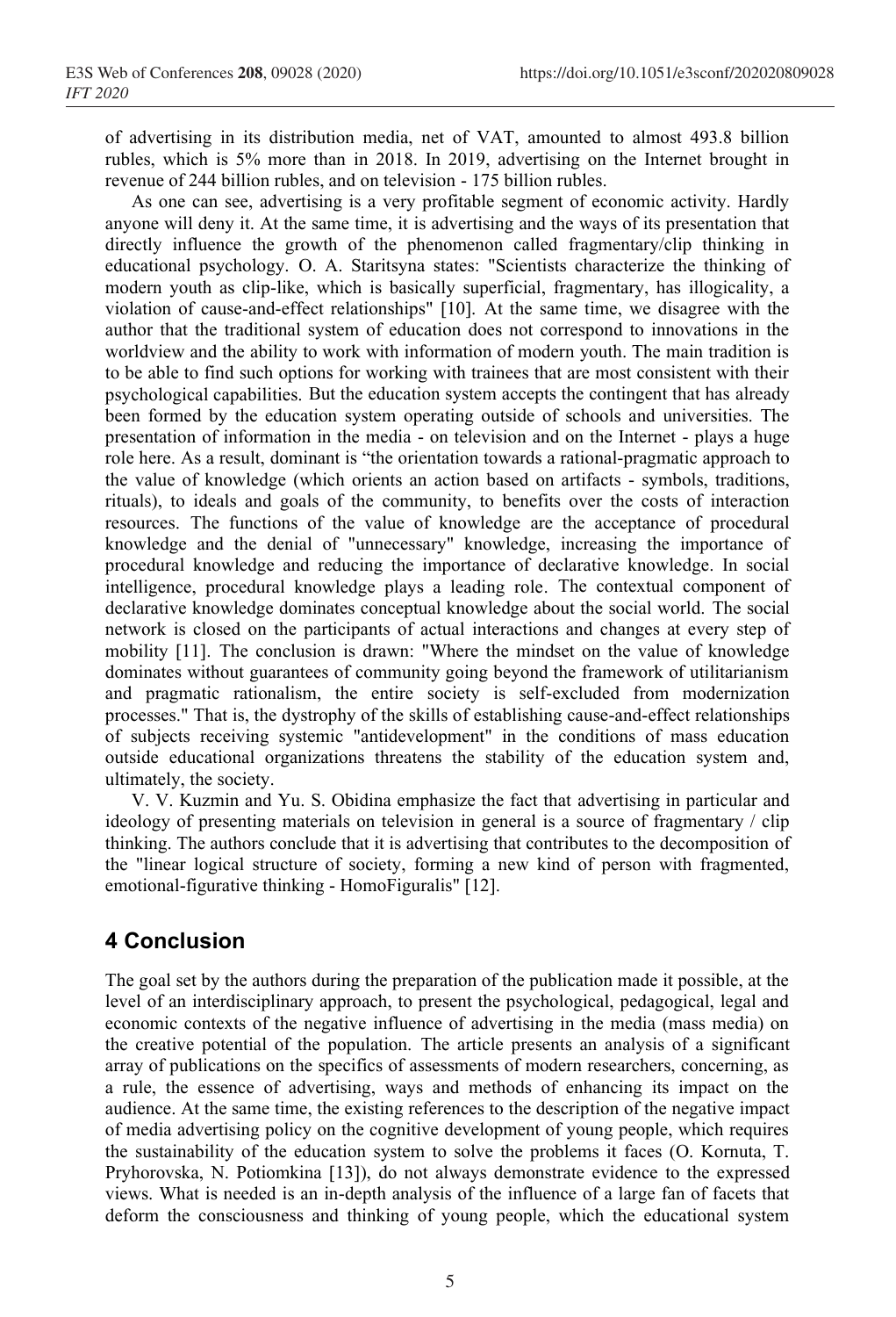cannot radically correct, since many negative behavioral characteristics are laid down by the subjects of education external to educational organizations. For example, interesting are the conclusions of S. Shomova about the reflection of political Internet memes at the level of social stability [14].

At the same time, today there are significant niches in the legal field of advertising. Thus, according to 7-FL, it is prohibited to "insert" advertising into the presentation of government messages. According to 38-FL, broadcasting live, in the recording of sports matches, races, various games and fights, can be interrupted by advertising only during official breaks of the sports process. It should be pointed out that the same legislative act allows for the interruption of films that are classics of the national cinema for advertising messages. It seems that this is unacceptable, first of all, from the point of view of respect for the national values enshrined in the Constitution of the country, as well as at the level of participation of the education system by means of the media in the development of viewers' skills of consistent mastering of information, the ability to find cause-and-effect relationships in the behavior of heroes and comprehending events. Also, changes should be made to 436-FL. Today, it is advertising that does not fall within the sphere of influence of the legislative act on the protection of children from information that harms their moral and mental health and, ultimately, models of interiorized socially approved behavioral strategies. In this regard, fundamental changes regarding the time of inclusion of commercials in the broadcasting network should be made to the federal law 38-FL. Their place is only between completed films and programs. Moreover, stories with advertising of medical products, as well as with a demonstration of anatomical features of the human body, should be demonstrated only on specialized sites and only with comments from specialists about the dangers of self-medication and self-diagnosis.

A website on which caring consumers had the opportunity to leave their suggestions, appeals regarding violations of moral, ethical, moral norms, traditionally present in the national practices of everyday life, could become a significant help in the work of the country's Roskomnadzor. A substantial effect could be expected from a survey of television viewers and citizens of the country about television channels that should be completely free from advertising and funded by the state. Particular attention should be paid to the violation of economic laws, when the consumer did not order advertising, but can refuse it only after paying for the corresponding services from third parties. Such a disproportion in violation of consumer rights to information in demand should also be eliminated.

### **References**

- 1. L. T. Benjamin, D. B. Baker, *Séance to Science: A History of the Profession of Psychology in America*, 118 (2004)
- 2. K. V. Popova, Training, Language and Culture, **2(2)**, 55 (2018)
- 3. I. D. Romanova, I. V. Smirnova, Training, Language and Culture, **3(2)**, 55 (2019)
- 4. E.A. Danilina, E.E. Kizyan, D.S. Maksimova, Training, Language and Culture, **3(1)**, 8 (2019)
- 5. G. Mikhaleva, Classroom International Journal of Media and Information Literacy, **4(2)**, 41 (2019)
- 6. T.V. Filippovskaya, Legislative authorization depravation (2020), http://worldcrisis.ru/
- 7. Edelman Trust Barometer 2020, https://www.edelman.com/
- 8. VCIOM-SPUTNIK: Approval of the activities of public institutions. Analytical review, https://wciom.ru/
- 9. Consolidated budget of the Russian Federation, https://minfin.gov.ru/